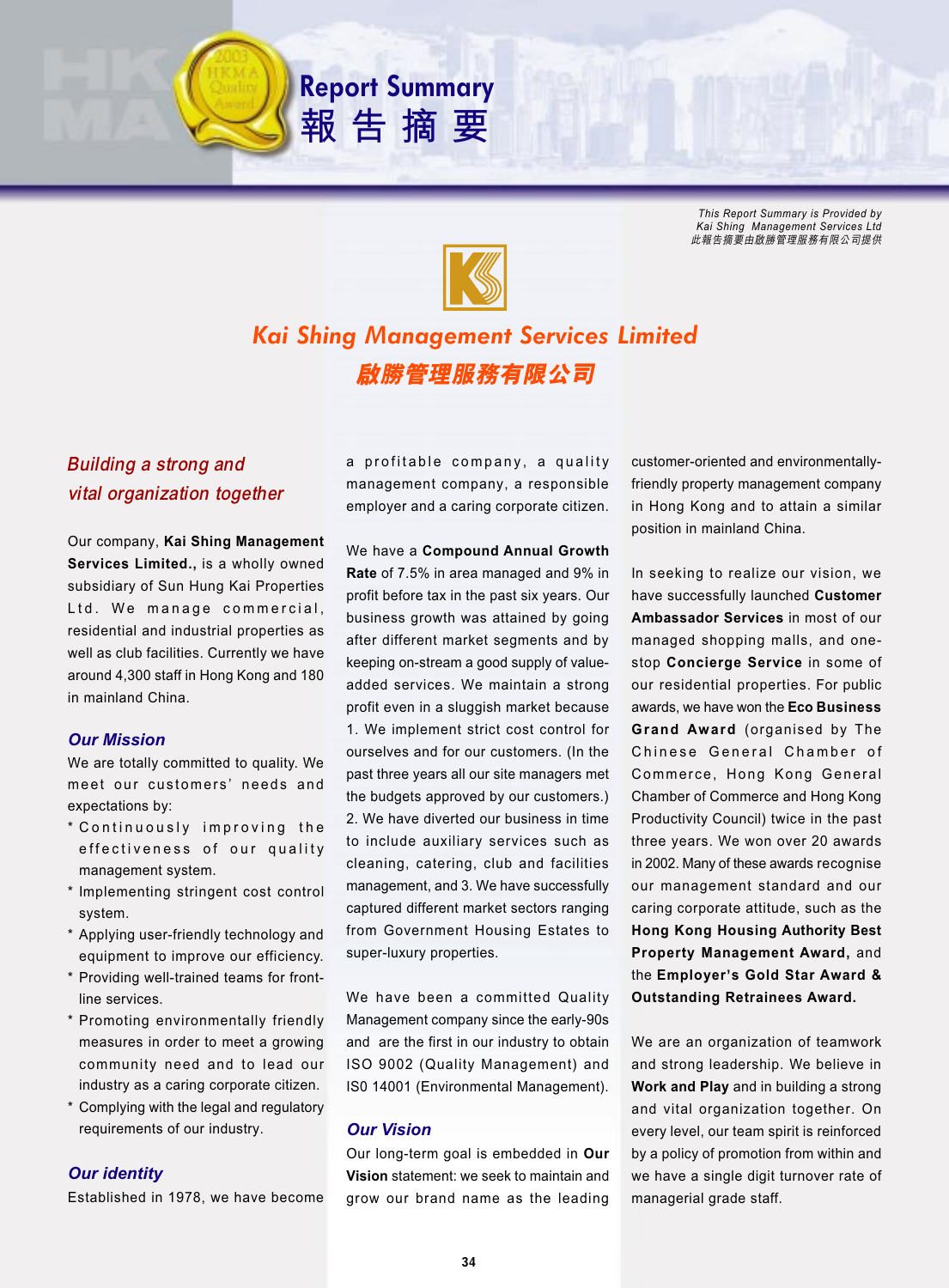

**Report Summary**

報告摘要

### *Our management*

Our senior leaders not only map out action and communication plans but also supervise middle managers on implementation. We practise **Management-by-walking-around** diligently and we employ the management platform of **Plan-Do-Check-Act** in every level of our leadership. For independent check and review, we have our own I**nternal Audit** that monitors our standards and reports directly to the Managing Director.

In operation, we run Customer Surveys and Audits year round, some of these are:1. Mystery Shopper / Visitor Programme. 2. Customer Satisfaction Survey.and 3. Residential Development / Shopping Arcade Service Quality Assessment.

In building customer relationship, we conduct : 1. Regular meetings with customers. 2. Adopt Meet and Greet Program. 3. Surveys / questionnaires. 4. Site visits by Senior Managers. 5. Visits to shop tenants and 6. Suggestion Boxes.

In setting targets, our leaders make sure that the targets are measurable and have a high quality component built in. An example of the measurability of our targets is the Performance Pledge

mentioned below. Look at our frontline staff and you will observe this: **"A PROACTIVE MINDSET, A SMILING FACE, A CARING ATTITUDE, A PLEASANT APPEARANCE AND A READINESS TO GREET."**

In systematic reports and reviews, we have a monthly report system of no fewer than 12 reports classified by types of services we offer and the types of properties we manage. For daily security reports, we have an hourly, 24/7, Tele-protection report system that serves as a centralized alert system control.

In the deployment of action plan and in benchmarking, we have **seven crossregional Committees** by special focus. They are chaired by senior managers. These are 1. Risk Management. 2. Cost Control. 3. Quality Management. 4. Landscaping. 5. Environmental Protection. 6. Information Technology. 7. Staff Welfare.

# *Our staff*

Our staffs get regular training courses. We have a Training Centre in Sheung Shui for mainly frontline staff. For officer grade staff, they get outside courses as well as education subsidies. As incentives, we have quarterly and yearly

performance bonuses. For Property Assistants and Property Officer Trainees, we have a 10-month Property Competence Training tutelage system.

Communications between staff and managers are through daily briefings, monthly meetings of managers and regional mangers and through newsletters, e-mails, message board, memos and organised activities. Our staff commit themselves to a **Performance Pledge** and customers grade us with this by our time of response, our efficiency and their satisfaction level of our service. On record, our site teams constantly score 100% on their pledge.

# *Our staff***'***s own initiatives are of utmost important*

On top of company-set objectives, each of our Site Managers has to devise an Annual Improvement Programme for his property. He must create one or more improvement plans on his own initiatives. He then has to carry it out with his immediate superior monitoring his progress at quarterly basis. These staff initiatives make up one of the most important improvement contributions to the company.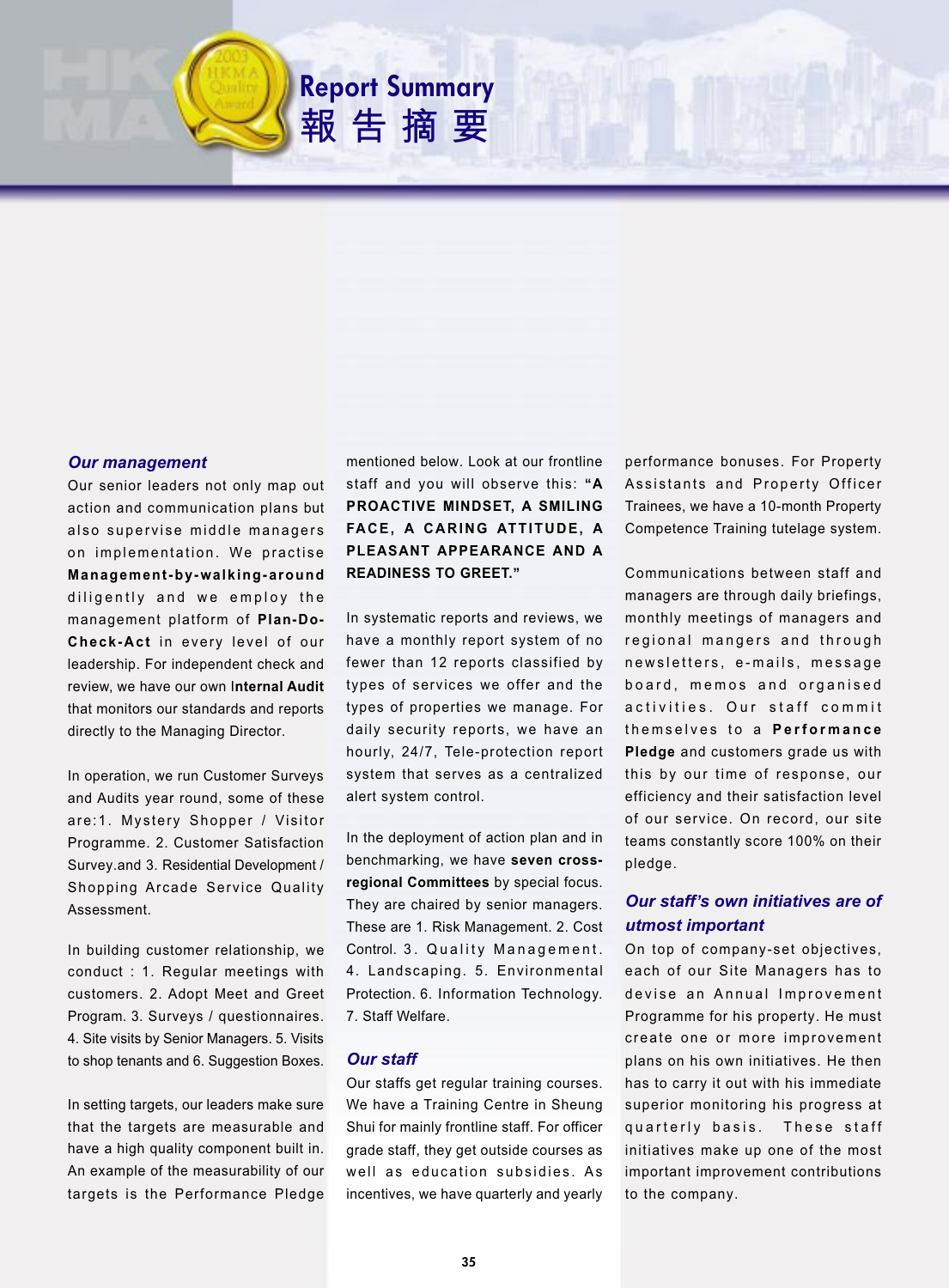# *Our competitive edge*

In keeping our competitiveness, we regularly collect feedbacks from customers by keeping frequent contacts with them.

The disseminations of findings take the forms of memo, e-mail, Web-cast, boundup report, billboard notice, site daily briefings and site, regional, or head-office level meetings. Since 2000, more and more data are stored on our website for scalable level assess. Usually, after initial analysis and absorption by senior leaders, the relevant information, data and creative ideas are incorporated into our Plan-Do-Check-Act action and review cycles. The creative and measurable ideas and findings are immediately applied for benchmarking.

# *Our hi-tech efficiency gains*

Through our Web-based **Super e-Management (SEM)** system, rank and file staff, managers and directors can get **pan-sites, real-time information.** SEM makes it possible for managers and senior leaders to check on our many sites in real time, read incident reports, recommend solutions and share findings. Senior managers and senior leaders can also closely monitor and offer help for any customer complaints. This is extremely important because we are a customer-oriented company.

# Our Web-based SEM Modules

#### **Present** modules

- **Customer Service record**
- eDocuments

**Report Summary**

報告摘要

- **Customer survey**
- Electronic payment information system
- ٠ Mobile hand over system
- Resident portal and eNotice Content Management System
- ٠ Club house management system
- **Club** house POS system ٠
- **Resident information system**
- **Management Fee System**
- Smartcard printing system
- Estate info-broadcast system

#### **Upcoming modules**

- Job request and works order management
- Human resources system Training records
- **Mobile Building Management System**

Besides our SEM, our Mobile Building Management System **(MBMS)** is another hi-tech device we use to equip our staff. This is for patrolling staff to do incident reports using PDAs with pre-set, localized program. The new **Watchman Tour System** being gradually installed now adds a mini scanner to the PDAs. It allows the patrolling staff to scan chips built into strategic locations of buildings. The improved MBMS help to render more accurate records while it allows for better patrolling control.

For our customers, we have Kaishing. com.hk, supreme-mgt.com.hk for property handover booking and

subsequent defects checking. For home services, our customer can assess our parent company SHKP's superhome.net. In some of our newer estates, we operate devoted websites for estate news and services.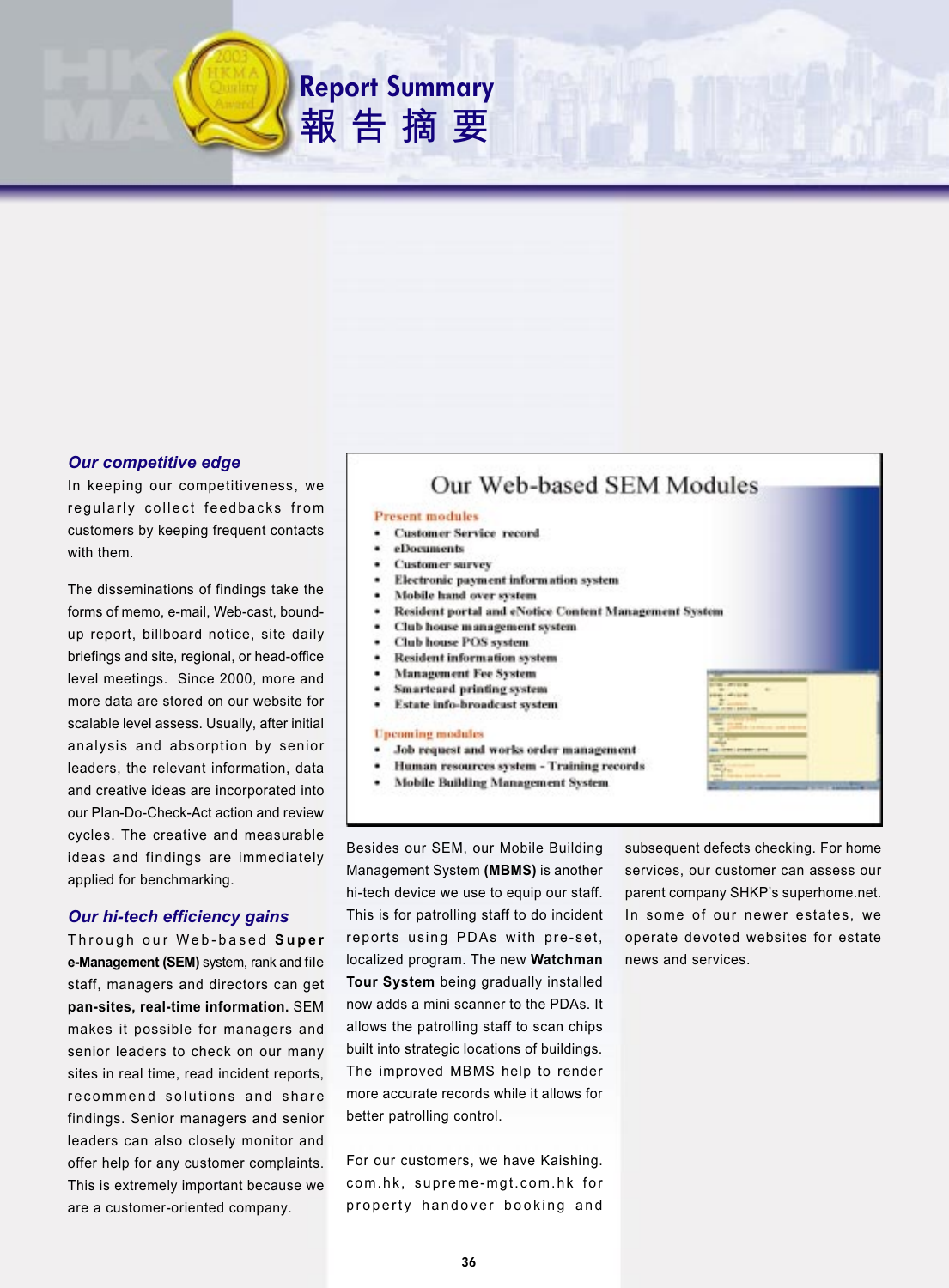

**Report Summary** 

報告摘要

# 建立一間既堅強又富於活力的機構

啟勝管理服務有限公司是新鴻基地產集 **團的全資附屬機構,為各類型物業和設** 施提供管理服務。目前,我們在香港和 國內分別僱用大約4300及180名員工。

# 我們的目標

我們承諾全面提供優質服務,並以下列 方式來達致顧客的需求和期望:

- 持續改善
- 監控成本
- 科技為輔
- 培訓人才
- 保護環境
- 遵守法規

### 我們的抱負

成立於一九七八年,啟勝是一間有盈利 的優質服務公司, 負責任的僱主和關懷 社區的機構。

過去六年,以管理的樓面面積和税前 盈利而言,啟勝分別取得了百份之七 點五及百份之九的複合年增長率。在 呆滯的經濟環境下,我們仍能維持可 觀的盈利,因為我們: 1.實行嚴謹的 成本控制; 2.及時分散業務; 3.成功爭 取不同市場位份業務。

我們是行業內首間考獲ISO9002質量管 理及ISO14001環境管理證書的機構。

# 我們的成就

我們的抱負足可見證我們的長遠目標:

致力於香港及國內建立及保持「以客為 先, 愛護地球 | 的物業和設施管理行業 領先地位。

為實現我們的抱負,我們成功推行 「親客大使」及「禮賓服務」。過去三 年,我們兩次贏取環保物業管理榮 譽金獎。去年,我們獲得包括房屋 委員會的最佳物業管理獎等二十多 個獎項。

啟勝強調團隊合作和領導能力。「工作 與娛樂並重」,建立一所既堅強又富於 活力的機構就是我們的信念。「內部晉 升」政策令團隊精神得以鞏固,並降低 員工流失率。

### 我們的管理

我們的高層管理人員不單設計行動計 劃,更參與督導執行。我們實行「走 動管理」;施行「計劃、執行、評核、 跟進」管理制度;並成立了獨立的「內 部稽核組」作監察。

在日常運作上,我們整年不停地進行 各種顧客服務評核,包括由顧問公司 進行的神秘訪客計劃和顧客服務問卷 調查等。

為與客戶建立緊密的合作關係, 我們除了與客戶舉行例會作交流 溝通外, 亦每天執行策略性的「會 客行丨。

制訂目標必須高質及可量度。為使員 工明白易記,我們特設計瑯瑯上口的

口號:「儀容、主動、微笑、親切、 問好|。

啟勝推行一個基於不同種類服務和物業 的月報制度。至於日常的保安工作,我 們實施每小時一次的數碼化電話報更制 度以作監察。

我們亦設立了七個專責跨區委員會,以 統籌和策劃日常渾作的範疇。

#### 我們的人才

我們的前線人員須於上水的培訓 中心接受定期培訓;督導職級則 可 獲 資 助 參 加 外 間 的 培 訓 課 程 ; 我 們 更 特 別 為 物 業 助 理 和 見 習 物 業 主 任 們 度 身 設 計 一 個 為 期 十 個 月的「物業管理在職培訓 | 計劃。 在 獎 賞 方 面 , 我 們 有 季 度 及 年 終 表現獎勵計劃。

內部溝通則包括每天訓示, 每月例 會,員工內部通訊等。員工們須遵行 「服務承諾」以量度顧客對我們的服務 滿意程度。

# 進取的員工

除了公司訂立的目標外,每一個物業 主管都要為該物業因地制宜每年設定 最少一項改善計劃,並每季匯報進 度。員工的進取心實為公司持續改善 的重要元素。

# 競爭優勢

為保持競爭力,啟勝經常與客戶保持緊